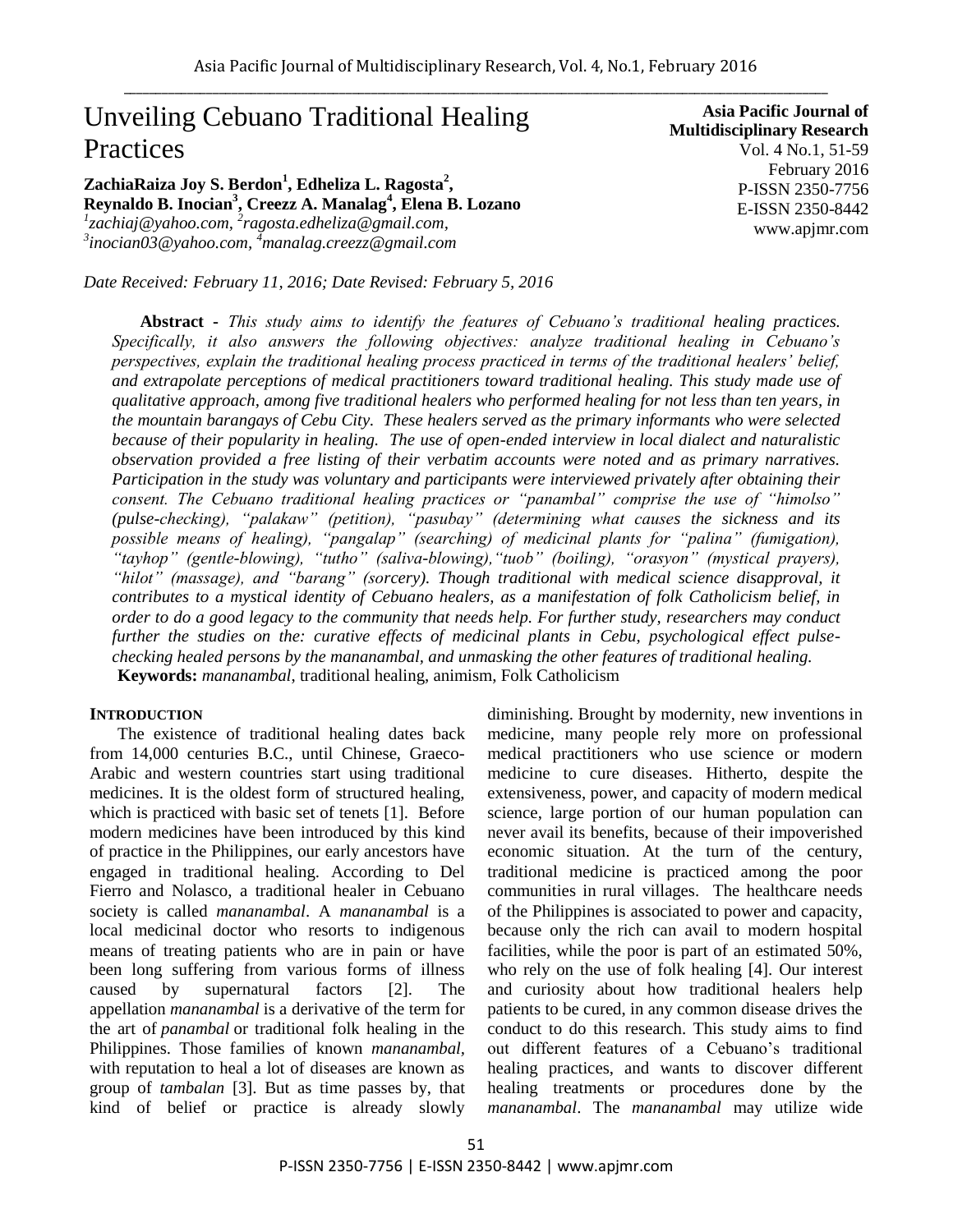variety of treatments for their patients including decoctions, poultices, fumigation, anointing, cupping, prayers, incantation, and diverse magical procedures [5]. Moreover, this study provides information on how the *mananambal* get his or her ability to cure those common diseases. Being a *mananambal*, he or she is highly respected because of his or her craft in folkhealing, which is learned through observation, imitation and experience. A *mananambal* is a person, who has been inherited the gift of healing from his or her family, as a hereditary influence. [6]. Traditional healing might have been forgotten because of highly modernized society, still it molds of how we are today. It has been part of our rich culture and it plays a significant role which makes the Filipino culture extraordinary.

Traditional healing is a part of Philippine society and culture. It is said that traditional healing practice is combined to Christian belief when Magellan has converted the Cebuanos (the people of Cebu) to Catholicism. In Cebuano society, a faith healer is called *mananambal*. It is believed that a *mananambal* is not only capable of healing biological defects; but he or she can also cure ailments which are instigated by paranormal control, beyond the capacity of an ordinary individual. A folk healer, according to Leiban is said to have an unusual connection with the spiritual world, which is derived from his or her mystical patron, in order to uphold the power to heal [5]. Several *mananambal* acquire their knowledge in healing or sorcery from their ancestors or through spirit intercession. They also learn *orasyon* or words of power from a book called *librito* which is authored and given by a spirit as a *tuga,* a gift, as they strongly believe; but contents of this little book are written in Latin texts, which are the basis of the healer's *yamyam* (hushed mantras) imply that a *librito*, as a book of prayer, has been written brought to the Philippines, with an unknown origin. A conjecture is made that a *librito* might have been a keepsake amulet by any European migrant in the Philippines before or during the Spanish colonization, which is left nowhere with someone; but found as foretold by *mananambal's* dream to be traced in a discreet place like: beside a river bank, inside the cave, under the rocks, in the graveyard, and in an old shack. All *mananambal* who are gifted with this power are known as *gitugahan*.

During the primitive time, the *mananambal* holds an infinite and more vital role in society than a medical doctor do in the present community. All *mananambal* are much concerned with the general

welfare of everybody like: promising an abundant farm harvest and settling disputes in the family. Another function of the *mananambal* is protecting the people in the community from any harm brought by evil spirits and promoting quality in community life. As time progressed, an *albularyo*, a derivative of the *herbolario*, who heals sickness through the use of local herbs in the countryside, becomes a known figure in the marginalized areas in the Philippines. Without background in scientific medication, the marginalized Filipinos trust the powers of the *mananambal* to alleviate physical and psychological pains because of their supernatural powers. Lieban suggests that sorcery practices and folk healing may have the occurred in some in poor countries due to the muddling magnitudes of global transformation. This basically uses the healing powers of herbs in the backyard and in the woods, which modern ethnobotanists are interested in finding a connection to provide a healthy balance of life in nature. According to Gaabucayan in his study entitled, "The Medicine Men of Agusan in Mindanao', there are many kinds of *mananambal* such as the: *herbolario* or herbalist, *manghihilot* or the masseur, the *mananabang* or the unlicensed midwife, *mananawal* or *orasyonan* or the one who possesses power to heal by means of oil and prayer, and the *mambabarang* or the sorcerer [7]. The terms for each kind of *mananambal* depend upon which is practiced and normally hired, to provide a panacea of the client"s diagnosed illness. Very frequently, he or she combines numerous of these roles collectively, in order to quicken the healing process.

Every *mananambal* has different methods or procedures in treating the illness of patients. Stafford as mentioned in the study of Del Fierro and Nolasco define illness as "a term that denotes the patients' perception of a health problem and such perception govern the patient"s behavior including the selection of a remedial measure" [2]. Folk healers observe several healing rituals. Most of them search concoction ingredients such as: herbs, candles, potion, oil and amulets every year. The practice is called *pangalap* or *pagpupuros.* The ritual of ancestor worship, like to offer their souls with food and drinks is called *halad*. This is substantiated with the ricepouch ritual or *puso* in Barangay Taptap that farmers do as part of their traditions [3]. They also perform a ritual fumigation accompanied by prayers called *palina*. The chopping or slicing of *pangalap* ingredients is referred to as *pangadlip*. A burning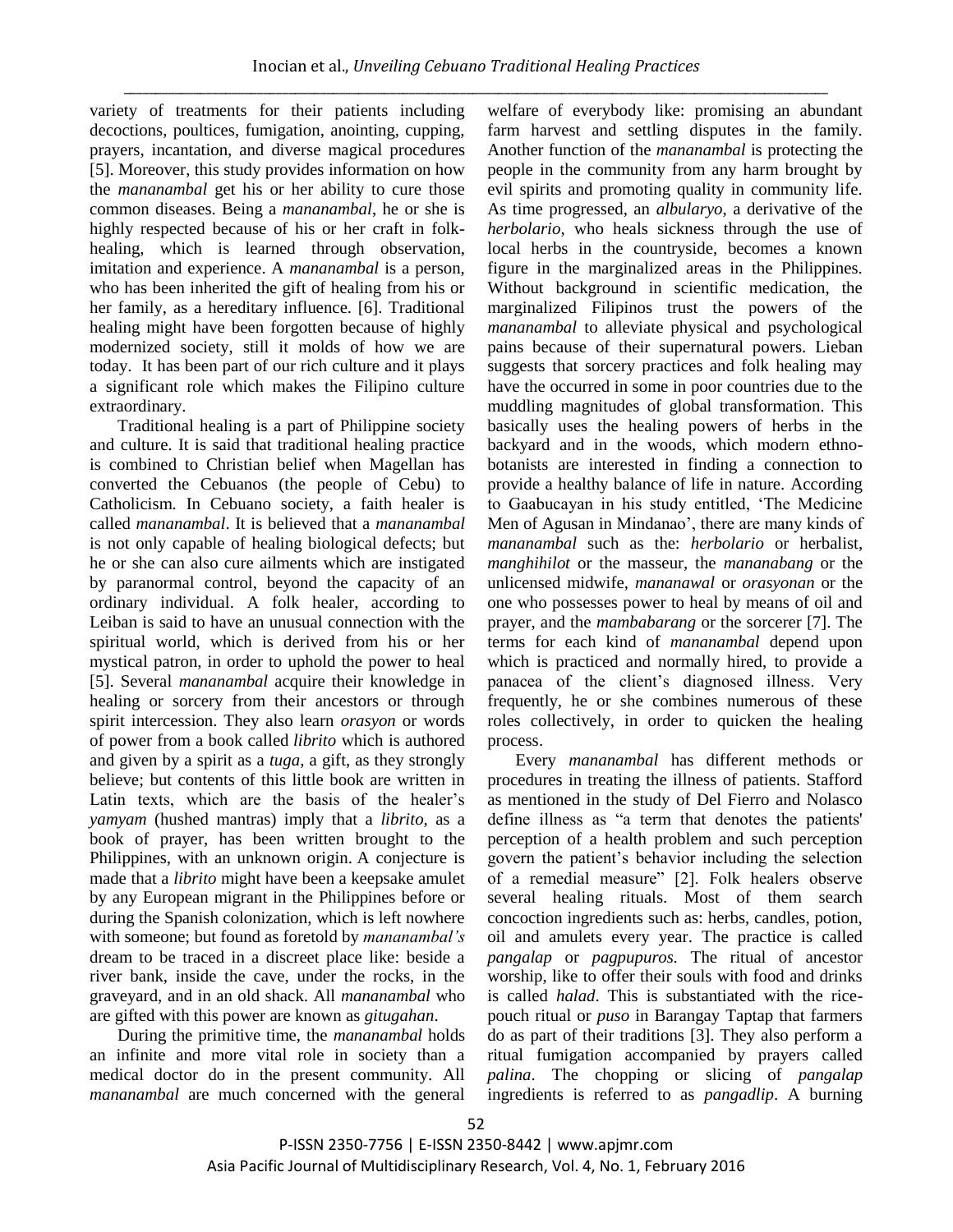process is required to transform the ingredients into ashes is *pagpagong*. *Batak* is a ritual used to elevate one's spirit to become invulnerable from spiritual attack and it also empowers amulets and implements use in healing commonly performs by folk healers. In some cases, a healer provides offering to the spirits to heal the patient afflicted with illness caused by any supernatural phenomenon. The offering is known as *kiyaw-kiyaw*. Tawas, a diagnostic ritual utilizing melted alum or candle wax, dropped in a basin with water, then images are formed and interpreted according to the nature of illness is also utilized. Other than rituals, most *mananambal* use special materials in the healing procedure. *Tuos* is an object, which consists of grains, coins, and eggs to be wrapped in a red cloth or sometimes black cloth and place in the altar or above the head of the patient to determine, if the spirit accepted the offering. They also use *lana*, a medicinal oil concocted from coconut and sometimes *orasyon* are written on paper to be added to strengthen the healing effect of oil.

Since folk healing is greatly influenced by Christian faith, most of the *mananambal* utter prayers to the images of significant figures of the Christian religion like: Virgin Mary, the statues of the Señor Santo Nino, the Holy family, and the Crucified Christ, before performing a certain healing procedure to the patient. Lola Conching, a famous *mananambal* in Siquijor has reported to heal patients using prayers and the process of bolo-bolo or water bubbles. Bolobolo in the old Visayan language means "bubbles" [9]. A person who practices bolo-bolo is called *mambobolo.* The process includes placing a black magic stone inside a drinking glass and then poured with visibly clean water until it is half-full. The *mambobolo* then inserts a *bagakay* or a stick, taken from a dwarf bamboo variety, into the glass, where he or she sips some water, gurgles, and finally spats it out. Then, the *mambobolo* blows air into the water so it becomes bubbly. Surprisingly, the water becomes extremely dark and murky. Mang Francisco, one of the patients of Lola Conching and who has been suffering from chronic itching all over his body declares that he no longer feels itchy after the bolobolo session [9]. Mang Francisco is the only one of those who shares the same testimony on the effectiveness of folk healing.

However, some people perceive traditional healing as a sin against the Catholic Church. This is because one of the varieties of traditional healing is sorcery. Sorcery can be viewed in different ways. It is considered as an art, a practice, or a person"s spell, which is supposedly to be exercised with supernatural powers through the aid of evil spirits like: black magic and witchery. In Cebuano term, sorcery is called as *barang*. In the study of Gaabucayan, anyone who has the capacity to wreak witchcraft to an enemy is supposed to cause disease by forcing live insects or inanimate objects like hairpins, broken glass, fine sands or mud into the corpus of the intended victim". Ironically, most of the *mambabarang* or sorcerer consults to saints. In the study of Gaabucayan, a *mambabarang* says that before doing anything evil, he or she consults Saint Anthony [7]. Just like any other traditional healing practices, *barang* is accompanied with prayers often referred to as *paghalad* or offering. The weirdest and most dreaded character of traditional *mananambal* is doing a dual role of being a sorcerer and a healer, at the same time.

Traditional healing is generally viewed as a distinctly different system of giving treatment from modern medical treatments. But a study of two American psychologists, conclude that there is a complementation of both systems of Western and traditional healing [10]. In fact, Mavis and Sophy recommend that there is "a sharing of knowledge and collaboration between modern health-care practitioners and traditional healers" [11]. Their studies have found out that "traditional health practitioners have good knowledge about cervical cancer care". Thus, collaboration may help in the early detection of cervical cancer, thereby providing the best treatment, in order to reduce the usual rate of the mortality.

But, what Muller and Steyn mention, "there is still limited cooperation that exists between the two systems" [12]. This means that prior to any cooperation of the existing two practices; an attempt of common understanding necessitates recognition. In many countries in the world, health among men, women, and children becomes a basic right. Limitation to financial resources affects choices and actions of people toward healing. As mentioned by Bongcac, Dr. Vergie Bonocan Maquiabas emphasizes the age old practices continue; despite modern day science because those who seek it finds it cheaper and sometimes more effective than relying on medical experts [13]. In the state of impoverished situation, people may resort to inexpensive ways even if the ailment requires care of licensed physicians. Beliefs and practices about healing, including the ideas on culture, may affect people"s decision in response to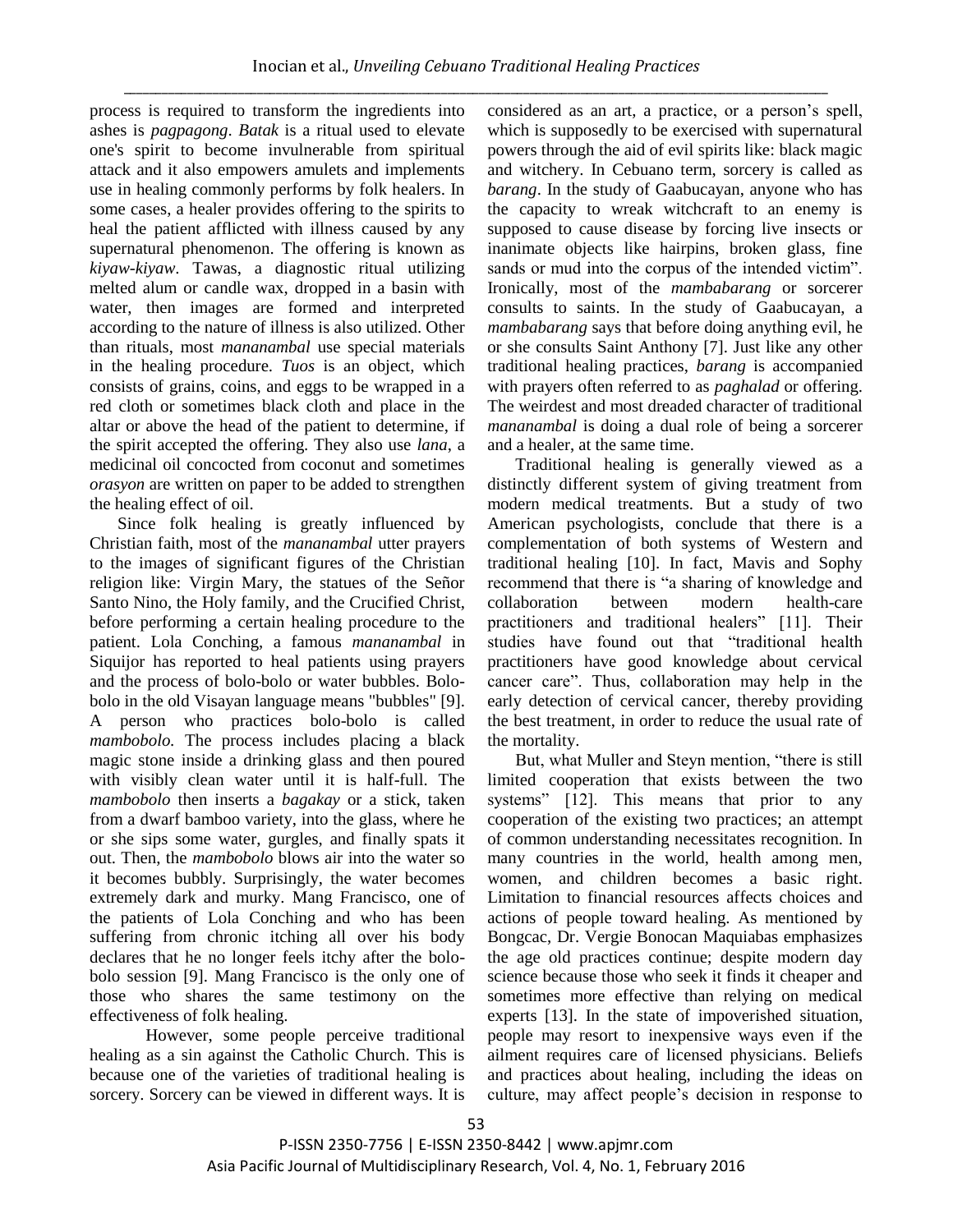treatment, when they consult the *mananambal*. This context mirrors the shades of poverty, where people cannot afford to avail the health services in medical centers, because they only give a little amount to the *mananambal* for his or her rendered service, which is called *pahalipay* or an of offering.

# **OBJECTIVES OF THE STUDY**

This study aims to identify the features of Cebuano"s traditional healing practices. Specifically, it also answers the following objectives: analyze traditional healing in Cebuano"s perspectives, explain the traditional healing process practiced in terms of the traditional healers" belief, and extrapolate perceptions of medical practitioners toward traditional healing.

# **METHODS**

## **Research Design**

This study made use of an ethnographic design, among five traditional healers who performed healing for not less than ten years, in the mountain barangay of Cebu City. These healers served as the primary key informant *mananambal* (KIMs) who were selected because of their popularity in healing. In order to provide a balance of results, 13 special informants *paseyente* (SIPs), as traditional healing patients were also consulted.

Table 1Healing Procedures Identified by the Five Mananambal

## **Research Tool**

# **A Phenomenal Coinage of "Panambal"**

\_\_\_\_\_\_\_\_\_\_\_\_\_\_\_\_\_\_\_\_\_\_\_\_\_\_\_\_\_\_\_\_\_\_\_\_\_\_\_\_\_\_\_\_\_\_\_\_\_\_\_\_\_\_\_\_\_\_\_\_\_\_\_\_\_\_\_\_\_\_\_\_\_\_\_\_\_\_\_\_\_\_\_\_\_\_\_\_\_\_\_\_\_\_\_\_\_\_\_\_\_\_\_\_\_\_\_\_\_\_\_ The use of open-ended interview in local dialect and naturalistic observation served as research tools in which key informants are observed and interviewed in its natural setting without any manipulation by the observer provided a free listing of their verbatim accounts were noted and as primary narratives. Participant Observation was voluntarily conducted privately after obtaining their consent.

# **Research Environment**

The study was conducted in the selected remote mountain villages of Cebu namely: Barangay Ga-as, Barangay Taptap, and Barangay Sudlon. These barangays were selected because of the presence of lush vegetation where the natural medicines can be sourced out, villagers the *mananambal* for healing.

## **RESULTS AND DISCUSSION**

Table 1 shows the different sets of healing procedure, which the five key informant *manambal* are engaged in treating the different forms of illnesses. Traditional folk healing in Cebu does not limit to cure biological illnesses, ailments and diseases as what most of people think. As revealed in the study, *panambal* also means treating impaired social relationships, which  $KIM<sub>3</sub>$  specializes this kind of healing. Accordingly, he only needs photographs and complete names subject to the healing procedure, to fix relationships, using special *orasyon* (prayers), which he has inherited from his mother-in-law.

| <b>Key Informant</b> | <b>Procedure</b> | <b>Description</b>                                                                      |  |  |  |
|----------------------|------------------|-----------------------------------------------------------------------------------------|--|--|--|
| <b>Mananambal</b>    |                  |                                                                                         |  |  |  |
| $KIM_1$              | Tayhop           | Gentle blowing of the head of the patient coupled with prayers<br>➤                     |  |  |  |
|                      | Tutho            | Mild spitting of saliva to the patient (commonly on the head) coupled with prayers<br>⋗ |  |  |  |
|                      |                  | Checking on the pulse of the patient<br>⋗                                               |  |  |  |
|                      | Himolso          | Blessing of prescribed medicines or direct blessing to the patient<br>⋗                 |  |  |  |
|                      | Orasyon          |                                                                                         |  |  |  |
| KIM <sub>2</sub>     | Orasyon          | Blessing of prescribed medicines or direct blessing to the patient<br>➤                 |  |  |  |
|                      | Rubbing of Lana  | Medicinal oil concocted from coconut<br>≻                                               |  |  |  |
|                      | Himolso          | Checking on the pulse of the patient<br>≻                                               |  |  |  |
| KIM <sub>3</sub>     | Orasyon          | Blessing of prescribed medicines or direct blessing to the patient<br>➤                 |  |  |  |
|                      | Rubbing of Lana  | Medicinal oil concocted from coconut                                                    |  |  |  |
|                      | Himolso          | ➤<br>Checking on the pulse of the patient                                               |  |  |  |
|                      | Panubay          | Determining the causes of illnesses through the guidance of supernatural entities<br>⋗  |  |  |  |
| KIM <sub>4</sub>     | Orasyon          | Blessing of prescribed medicines or direct blessing to the patient<br>≻                 |  |  |  |
|                      | Rubbing of Lana  | Medicinal oil concocted from coconut                                                    |  |  |  |
|                      | Himolso          | Checking on the pulse of the patient<br>≻                                               |  |  |  |
| KIM <sub>5</sub>     | Orasyon          | ➤<br>Blessing of prescribed medicines or direct blessing to the patient                 |  |  |  |
|                      | Rubbing of Lana  | Medicinal oil concocted from coconut<br>⋗                                               |  |  |  |
|                      | Himolso          | Checking on the pulse of the patient<br>➤                                               |  |  |  |
|                      | PagtambalsaNas   | Driving away supernatural beings from possessed individuals<br>➤                        |  |  |  |
|                      | udlan            |                                                                                         |  |  |  |

P-ISSN 2350-7756 | E-ISSN 2350-8442 | www.apjmr.com Asia Pacific Journal of Multidisciplinary Research, Vol. 4, No. 1, February 2016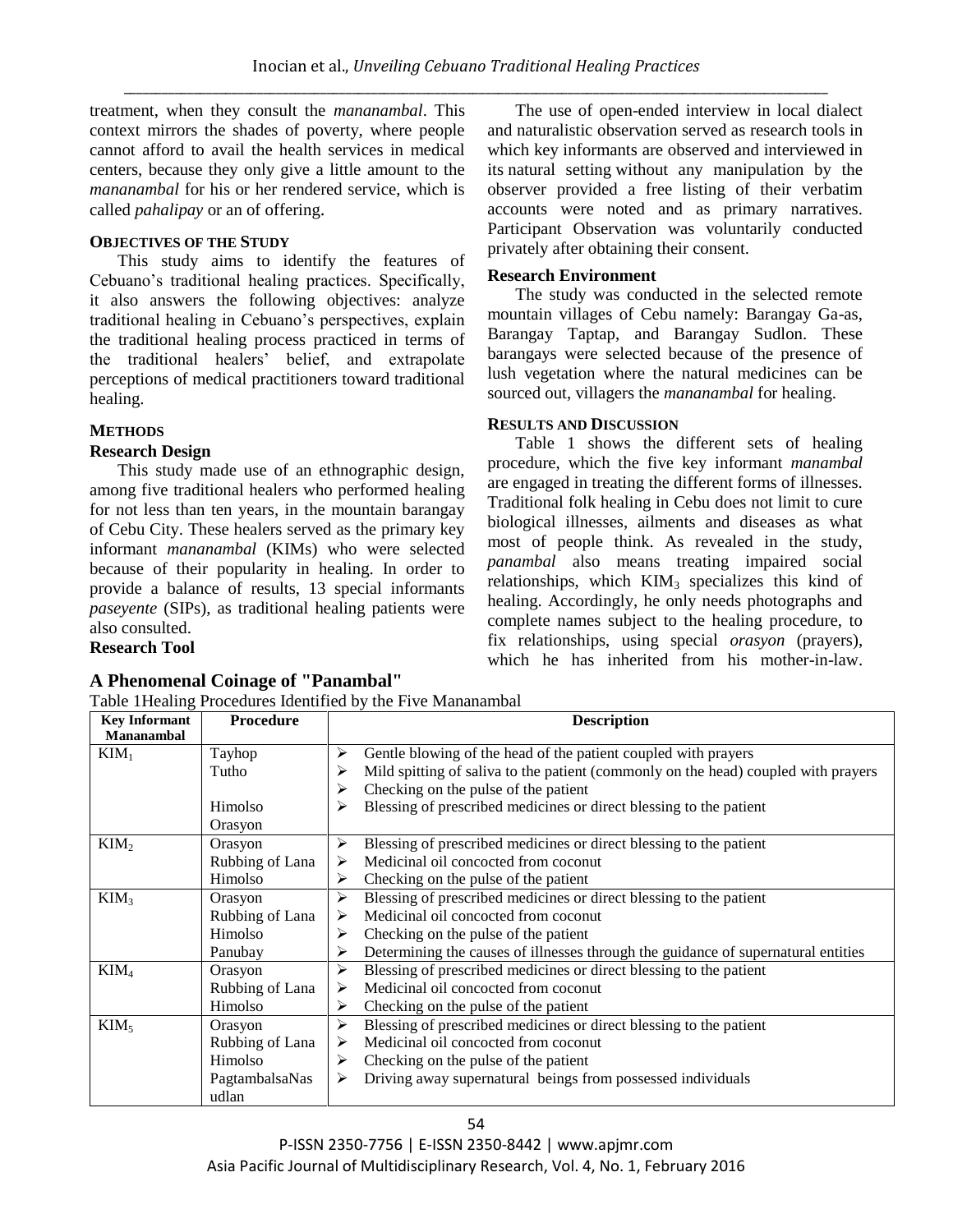# *Magical Treatment for Building or Destroying a Relationship*

The power of healing can never be underestimated in the following vignettes. One of the photos  $KMM<sub>3</sub>$ shows is an image of a middle-aged woman who is widely smiling. At the back of it is a letter written by his client which says,

"*Kaning bayhana dili na magsamok ni Jed Palao. Ug malimot na siya ni Jed, dili na siya ganahan ni Jed. Gretchen Cabuyao dili na magsamok ni Jed Palao mobowag na siya ni Jed Palao."* (This woman will not bother with Jed Palao anymore. And she will forget Jed and will dislike Jed. Gretchen Cabuyao will not bother Jed and end her affair with him) –KIM3.

 $KIM<sub>3</sub>$  narrates that his client is Jed's fiance. Since her fiancé is cheating on her, she's trying to get rid of the other party in their relationship. Stories like that are not new to  $KIM_3$  and in fact, he can also be a matchmaker.

"*Magdayon jud si Rosegen Pacaldo og Jed Palao. Dili jud magbowag si Jed og Rosegen hangtod sa pagbalik namo gikan sa abroad."* (Rosegen Pacaldo and Jed Palao will be bonded together. That they will not be separated until we come back from abroad).

His client wrote at the back of two pictures which are attached to each other by an electrical tape. The aforementioned practices are called *palakaw* (petition), which can be either positive (preserve life) or negative (destroy life). The use of mysterious or supernatural forces to influence the course of events is perceived to be a magic. Magic can be associated to sorcery and witchcraft which is popularly known as *barang* in Cebuano language. The five *mananambal* use *orasyon* but; only  $KIM_3$  seems to use these prayers to cast spells or curses. One photo illustrates a man and at the back portion of it is a writing that says,

*"Mouli na unta siya. Makunsensiya siya sa iya gibuhat. Maglabad ang iyang ulo ug dili na unta siya makatulog*. (I hope he will go home already. He will have the conscience to all the things that he has done. He will have a headache and will not fall asleep).

The letter is written by the man"s wife as shown in the picture. As observed, the last sentence of the letter is a statement that inflicts harm to someone. In anthropological terms, cursing others so that they are struck by misfortune or even death is a variety of sorcery  $[14]$ . However, KIM<sub>3</sub> strongly denies that he practices sorcery.

*"Mutambal ko, pero, barang? Di ko oy!"* (I heal, but, sorcery? I don't!)

He firmly says, but, admits that he counterparts other sorcerer's curse to his clients. He clearly identifies himself as a *mananambal* and his clients consult him *para magpatambal* (for healing)*.*The habitual use of the phrase *magpatambal ko* (I need healing). When consulting a *mananambal* (healer), both the healer and the believer perceive that *panambal* (healing) encompasses strengthening social or intimate relationships or impairing and cursing a person to illness. *Himolso* (pulse-checking) is the initial process of the *pananmbal* in order to diagnose the sickness and perform *palakaw* (petition) or *pasubay* (determining what causes the sickness and its possible means of healing).

# *The Healing Power of Nature*

Table 2 Medicinal Plants for Fatigue

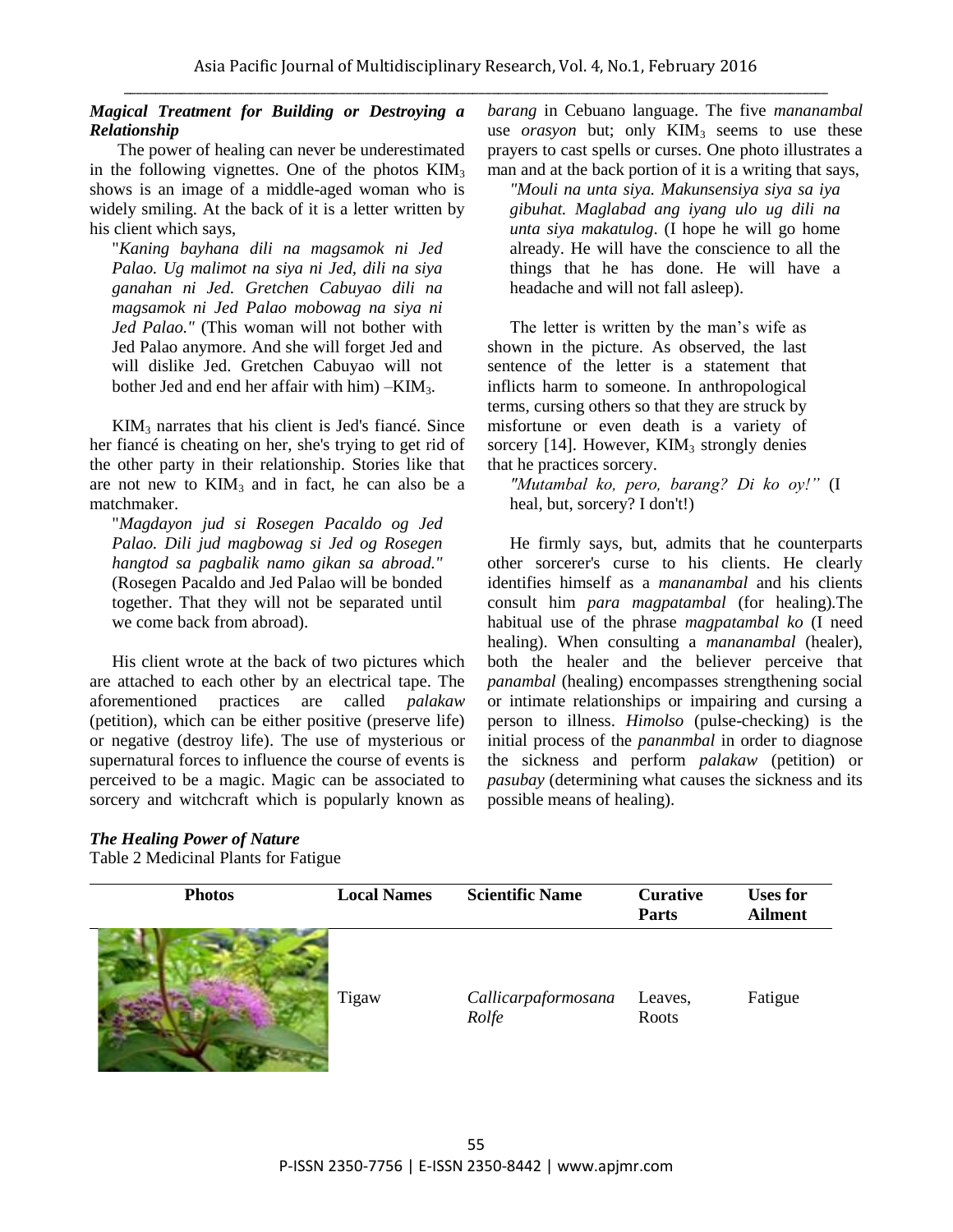

The five *mananambal* or healers use herbal plants which are seen in Tables 2 and 3, which are perceived to be safe and effective remedies to treat common illnesses or diseases in the upland areas. Consequently, the healers utilize these plants in making ointments, oils and medicines which they prescribe to their patients. Although Cebuano traditional healing is often conceived as influenced by religion, mysticism, magic and superstition, the uses of medicinal plants suggest that *panambal* (healing) is an alternative modality for treating mild diseases and illnesses. In fact, former President Fidel V. Ramos signed into law Republic Act 8423, also known as "Traditional and Alternative Medicine Act of 1997", in order to find an immediate panacea to physical and psychological pain using the way of nature [15].

Table 3 Medicinal Plants for other Ailments

| <b>Photos</b> | <b>Local Names</b> | <b>Scientific Name</b> | <b>Curative Parts</b> | <b>Uses for Ailment</b> |
|---------------|--------------------|------------------------|-----------------------|-------------------------|
|               | Mangagaw           | Euphorbia hirta        | All                   | Dengue Fever            |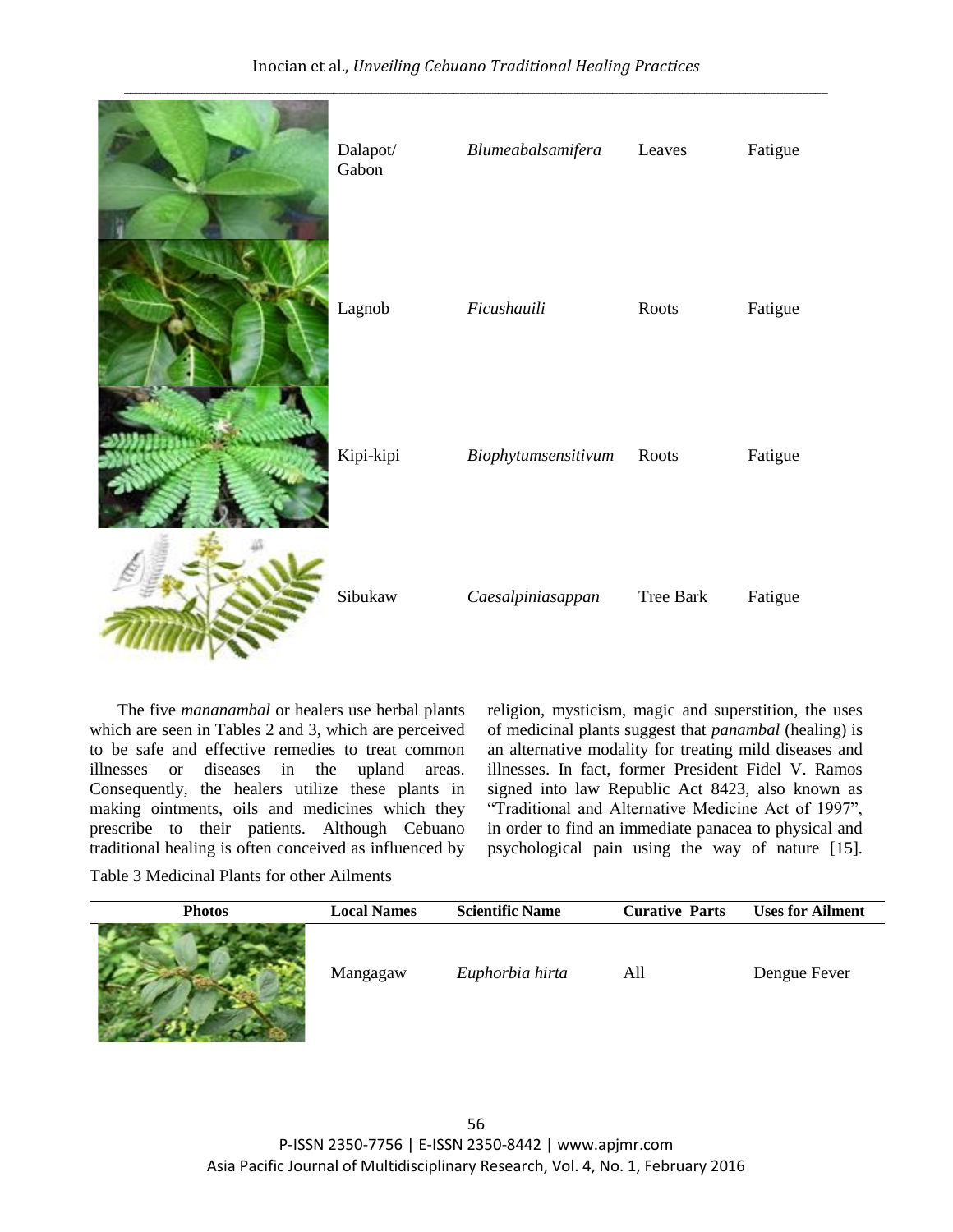# Inocian et al., *Unveiling Cebuano Traditional Healing Practices*



M1 identifies*mangagaw* (*Euphorbia hirta*) as a therapeutic plant for fever, but according to the research done by students of UP Los Baños, the claim still depends on what type or variety of *mangagaw* a healer is using because this has a certain side effect. *Mananambal* and medical personnel have different perceptions toward medicinal plants. *Mananambal* strongly believe that the herbs they prescribe are reliable, since nobody in the community has complained about their possible negative effects. People in the medical field, on the other hand, promote conduction of scientific studies to validate the effectiveness and safety of the use of medicinal plants. Thus, folkloric health care using herbs could develop scientific studies and promote medical

product development, as a breakthrough for modern medicines. The use of herbs becomes essential in "pangalap" (searching) of medicinal plants for "palina" (fumigation), "tuob" (boiling), "hilot" (massage), and "barang" (sorcery).

stroke, hypertension

Leaves Hyperacidity

# **Every Healing Procedure is accompanied by Prayers**

The *mananambal* make use of prayers, specifically identified as *orasyon* in treating whatever ailments or diseases. Often, *orasyon* is written in Latin, which is known to be the language of God. Two of the *mananambal* reveal that they use *"librito*", a book composed of several *orasyon*. KIM<sub>5</sub> said that his *librito* is written in 520 languages with 73 prayers and 21 of those are Latin *orasyon*. Although not all of

P-ISSN 2350-7756 | E-ISSN 2350-8442 | www.apjmr.com Asia Pacific Journal of Multidisciplinary Research, Vol. 4, No. 1, February 2016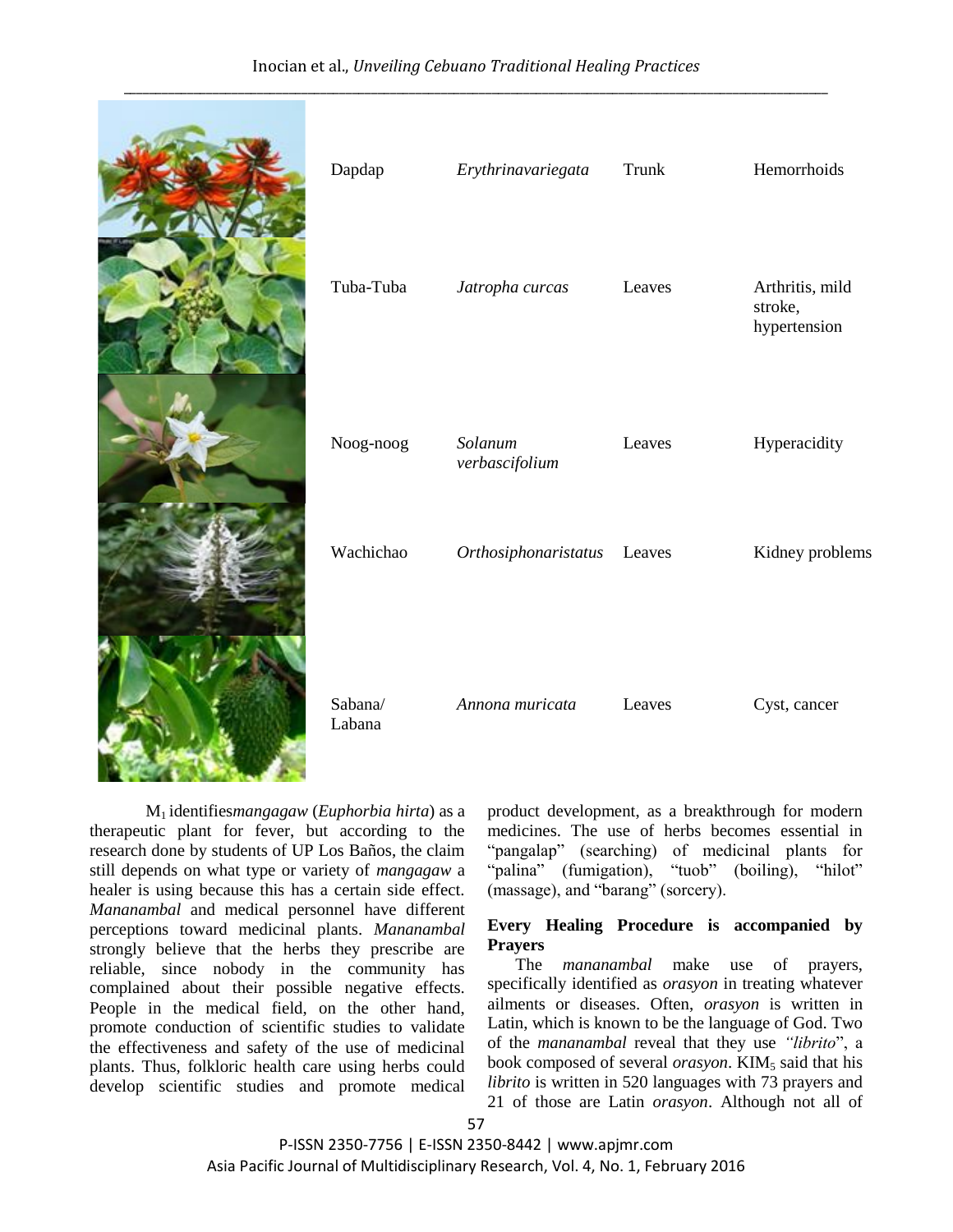them have *librito*, it does not lead to the absence of *orasyon*, in every healing procedure that they perform. KIM1 who acquires his ability to utter *orasyon* from his unusual trainings in his dream testifies that prayers should be done to make his healing craft effective. *"Mao to nga silbi giorasyonan siya para maayo siya kay nabughat man to siya*," (That is why a prayer alleviates his or her suffering of fatigue) he answered when asked of the reason of uttering prayers to one of his patients upon performing the healing process called "*tayhop"* (gentle blowing).

The remaining four *mananambal* are also asked on the necessity of the said *orasyon*. Their responses suggest that an *orasyon* is neither a healing guide nor a source of healing abilities. There is no empirical way of testing the effectiveness of prayers in healing a person as of now; yet,  $KIM<sub>2</sub>$ ,  $KIM<sub>4</sub>$  and  $KIM<sub>5</sub>$  claim that they have healed patients who are suffering from cancer by means of an *orasyon*. Despite all the uncertainties, it is undeniable that traditional healing in Cebu is strongly driven and influenced by the Christian faith similarly to other traditional healing practices in the Philippines. This is folk Catholicism–a belief that animism and faith in the Supreme God coexist.

## **Atypical Way of Attaining Healing Abilities**

Most of the *mananambal* claim that their healing abilities originated from their ancestors and are passed on through the next generation; while some confess that they obtain their healing abilities through apparition. Two of them say that their calling begin through a series of dreams/apparition.  $KIM<sub>1</sub>$  laments *"Aw! Oh, kanang kuan, unsay ngan ana, pagbuot siguro sa kinaiyahan kay gitugutan naman kog panambal. Wa man ko ingon nga nituon ko ug panambal.*" (Aw! Yes, maybe it's the will of God that He grants me the ability to heal. It is not that I practiced my ability to heal). When asked how his calling begins, he answers, *"Naay panahon nga nag damgo ko, nakamao na kog niana, naa may tiguwang nga naghatag nako og mga polong nya iyang isulti ba unsaon paggamit. Magbalik-balik sa akong damgo, kapin sa buwan kada-gabii.",* (There are times that I am dreaming of an elderly, giving me words on how it will be done then with that, I knew I can. It was continuous and repetitive dreams, more than a month, every night). Like  $KIM<sub>1</sub>$ ,  $KIM<sub>5</sub>$  also testify that their calling begin through an apparition "*Permi ko ato gipadamgo ug usa katawo na pwerti gyud dakoa, unya iya kong gituok ug nay nagpakita na usa ka tiguwang*  *na babaye ug gitultulan ko niya sa agianan paingon sa langob diin nakaplagan nako didto ang usa ka librito.* "(It starts with a series of repetitive dreams. In my dreams I saw a big man, who chocked me then an elderly woman came. She guided me the way to the cave where I found the libretto). If some *mananambal* attain their healing abilities through apparition, there are some of them who attain healing abilities to heal from their ancestors and pass on through the next generation. Most of them who attain their healing abilities through their ancestry and by training are part of the Rizalista–a society that mushrooms in the  $20<sup>th</sup>$ century, in honor of Dr. Jose P. Rizal, as the country"s National Hero. The execution of Rizal in 1896 paves the way to a popular imagination as a Filipino Jesus Christ. In the study done by Reynaldo Ileto as cited by Lahiri explains that the association of Rizal to Christ paves way why a symbolic Rizal has brilliant characteristic to represent the powers of Filipino *manambal*, who transforms a physical form to something spiritual and receives a healing power [16]. Rizal is also associated to "Amang Doktor", a fatherly doctor, in "a spirit who appears to certain people as a wizened old man hunched over a walking stick". Although in appearance, he is nothing like the handsome young man with the wave of hair over his forehead but according to many, "Amang Doktor" and Jose Rizal are just one. The spirit of the young patriot, whose martyrdom at thirty three, has apparently grown old. Every interviewed *mananambal* has their own story in acquiring their healing abilities. Despite their differences, they all have the same goal–to heal the sick, since they believe that healing their patients is their legacy to the community.

# **Traditional Healing as an Alternative**

Twelve out of thirteen patients interviewed believe in traditional healing. They see traditional healing as an alternative to medical practice because of financial matters.  $\text{SIP}_4$  says,

*"People at the province believe traditional healing because some have no money."*

Vis-à-vis,  $SIP_{10}$  confirms  $SIP_{4's}$  statement the impoverished have no other choices and says,

*"If I'm sick then I go to traditional healer… to have a "hilot" (massage), then I feel comfortable, because I believe he or she can heal my pain without paying big cash."*